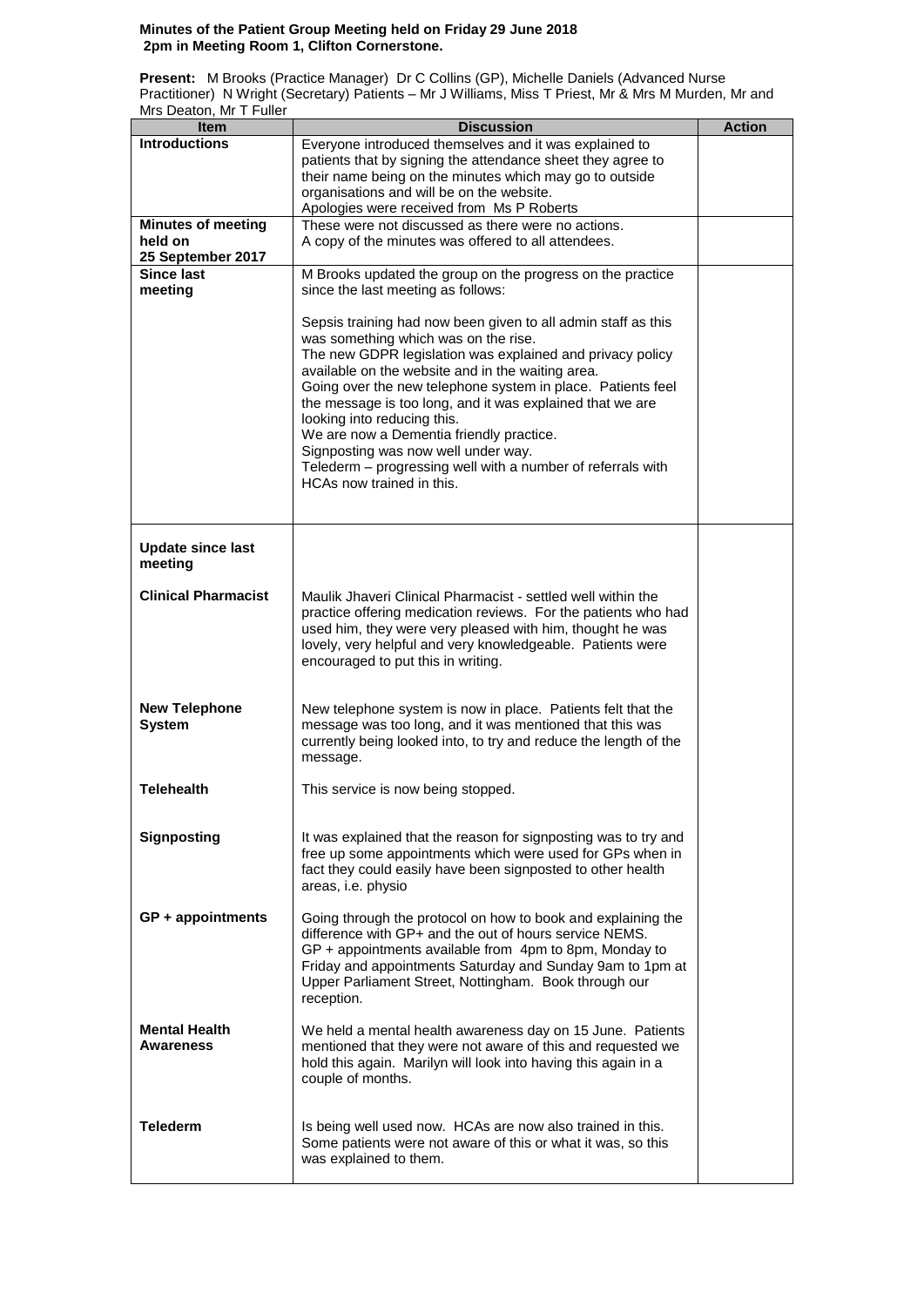| <b>New Appointment</b><br>system            | Dr Collins explaining about the change in protocol for sit and<br>wait. Explaining that the idea behind this was to try and<br>reduce patient's waiting time. A new triage system is being set<br>up whereby patient's will complete a slip with the reason they<br>are attending and it will be triaged by either Michelle or Dr<br>Collins who will then be able to book an appointment with the<br>most appropriate clinician to deal with their presenting<br>symptoms. This will be reviewed again in 3 months to see<br>how it is going.                                                                                                                                                                                        |  |  |
|---------------------------------------------|---------------------------------------------------------------------------------------------------------------------------------------------------------------------------------------------------------------------------------------------------------------------------------------------------------------------------------------------------------------------------------------------------------------------------------------------------------------------------------------------------------------------------------------------------------------------------------------------------------------------------------------------------------------------------------------------------------------------------------------|--|--|
|                                             | It was also brought to the attention that although there may be<br>quite a few on line booking slots, a lot of people still didn't like<br>to use technology or didn't want to use technology and would<br>prefer to speak with someone, but by the time they got through<br>to book their appointment, all slots were gone. Dr Collins<br>explained that the system had changed slightly in that more<br>appointments were blocked and released at 8am on the<br>morning, alongside the pre-existing on line slots and pre-<br>bookables. This would make it easier to get an appointment,<br>although it was explained that sometimes this wasn't always<br>possible and GPs had to pre-book patients in themselves for<br>reviews. |  |  |
|                                             | Clifton Medical Practice will continue to meet increasing<br>expectations with limited resources.                                                                                                                                                                                                                                                                                                                                                                                                                                                                                                                                                                                                                                     |  |  |
| <b>Staffing Changes</b>                     | Dr Beale has retired<br>Dr Yamini Ashokkumar is a new partner<br>Michelle Daniels - Advance Nurse Practitioner. Michelle<br>introduced herself and explained her role.                                                                                                                                                                                                                                                                                                                                                                                                                                                                                                                                                                |  |  |
|                                             | We continue to be a training practice.                                                                                                                                                                                                                                                                                                                                                                                                                                                                                                                                                                                                                                                                                                |  |  |
| <b>Integrated Care</b><br><b>Homes Team</b> | We will no longer be providing cover to all care homes in<br>Clifton as we have been doing. The Care Homes Team will<br>take over this. They are part of CityCare. They can however<br>still request a home visit from a GP should they feel a patient<br>needs to be seen by one.                                                                                                                                                                                                                                                                                                                                                                                                                                                    |  |  |
| <b>Big Health Debate</b>                    | The CCG are seeking views on what the public think about<br>proposals to restrict over the counter medicines on<br>prescription for minor illness, i.e. paracetamol, hay fever<br>tablets. Patients were encouraged to visit the website to<br>complete their views in a survey.                                                                                                                                                                                                                                                                                                                                                                                                                                                      |  |  |
| <b>ANY OTHER</b><br><b>BUSINESS</b>         | Patients wanted to clarify whether Lark Hill was independent<br>living or a care home, as there appears to be more and more<br>dementia patients in Lark Hill. Unfortunately this is something<br>which needs to be taken up with ExtraCare and not something<br>the surgery have anything to do with.                                                                                                                                                                                                                                                                                                                                                                                                                                |  |  |
|                                             | It was felt by Mr Murden that GPs should routinely ask patients<br>whether they have had a bowel screening kit and whether they<br>have used their screening kit. Dr Collins stated that we are<br>informed of patients results for those who took the test and<br>also of patients who have DNAd their test. This was the same<br>for smears and mammograms. Patients records were noted<br>so GPs can follow up where appropriate.                                                                                                                                                                                                                                                                                                  |  |  |
|                                             | Patients were encouraged to complete the family and friends<br>questionnaires.                                                                                                                                                                                                                                                                                                                                                                                                                                                                                                                                                                                                                                                        |  |  |
|                                             | It was mentioned again that Maulik is offering a valuable<br>service.                                                                                                                                                                                                                                                                                                                                                                                                                                                                                                                                                                                                                                                                 |  |  |
| Development of the<br>Group                 | Increase numbers of patients attending and specific patient<br>types, i.e. patients with dementia.                                                                                                                                                                                                                                                                                                                                                                                                                                                                                                                                                                                                                                    |  |  |
|                                             | Any volunteers to run the patient and chair the patient groups<br>would be welcomed.                                                                                                                                                                                                                                                                                                                                                                                                                                                                                                                                                                                                                                                  |  |  |